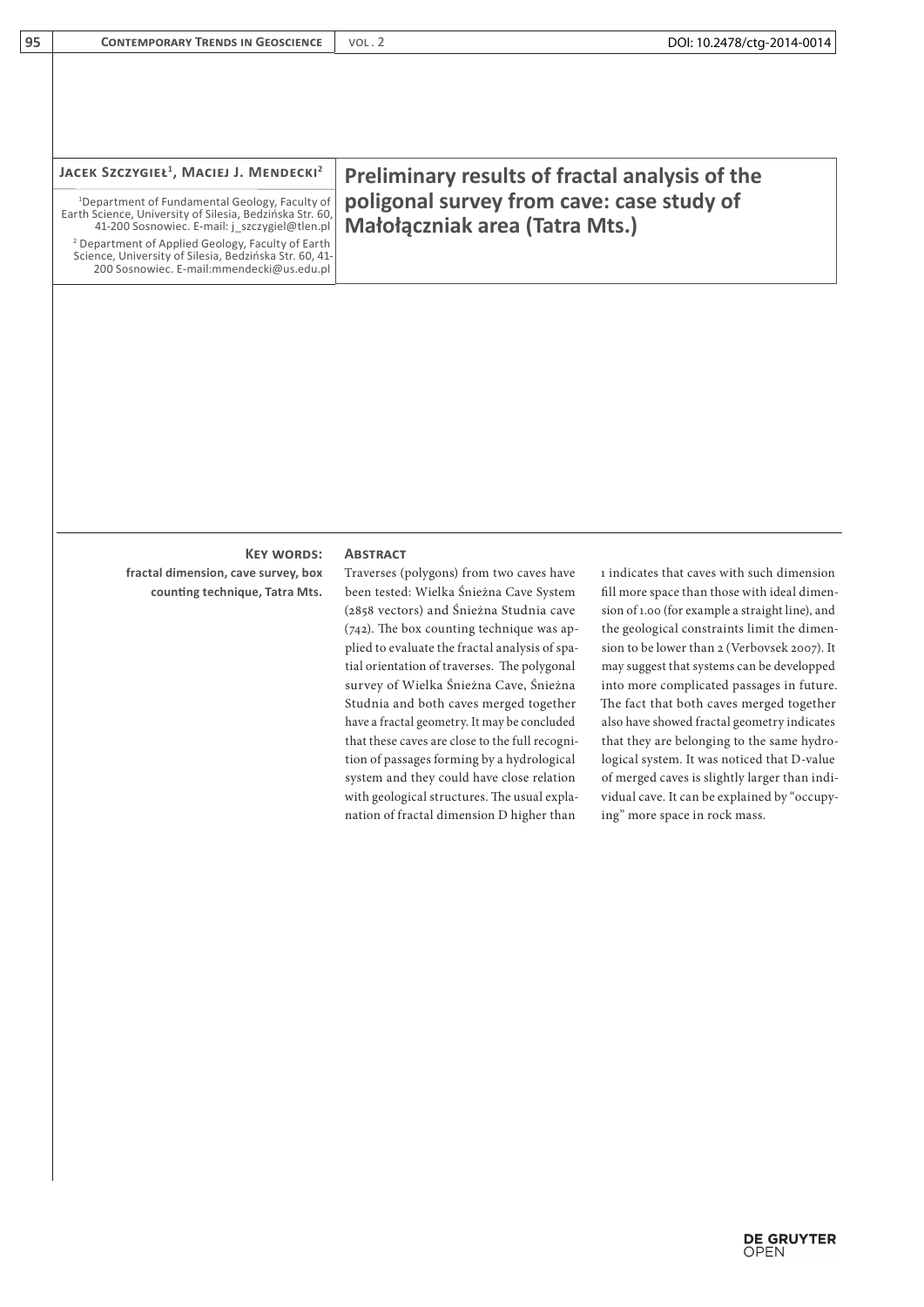| Introduction                | Caves which are the underground drain-<br>age systems of mountain massifs has a ge-<br>ometry close to the river systems. A pat-<br>tern of cave passages are strong relative to<br>geological plane structures: bedding, frac-<br>tures, fault etc. Hydrological (Kusumayudha<br>et al. 2000) and discontinuity systems (Teper<br>1998) have a fractal geometry which suggests<br>that polygons should also have it. In the<br>speleology, fractal analysis was used inter                                                                                                                                                                                                                                                                                                                                                                                                                                                                                                                                          | alia to the shape of passages (Curl 1986) or<br>distribution of caves length investigation<br>(Verbovsek 2007).<br>The aim of this study was to calculate the<br>fractal dimension of caves geometry on the<br>base of polygonal survey. Demonstration of<br>the fractal dimension of the cave passag-<br>es pointed to the possibility of full recog-<br>nition (discovery) cave passages as hydro-<br>logical system.                                                                                                                                              |
|-----------------------------|----------------------------------------------------------------------------------------------------------------------------------------------------------------------------------------------------------------------------------------------------------------------------------------------------------------------------------------------------------------------------------------------------------------------------------------------------------------------------------------------------------------------------------------------------------------------------------------------------------------------------------------------------------------------------------------------------------------------------------------------------------------------------------------------------------------------------------------------------------------------------------------------------------------------------------------------------------------------------------------------------------------------|----------------------------------------------------------------------------------------------------------------------------------------------------------------------------------------------------------------------------------------------------------------------------------------------------------------------------------------------------------------------------------------------------------------------------------------------------------------------------------------------------------------------------------------------------------------------|
| <b>Study Area</b>           | Polygonal surveys of two caves has been an-<br>alyzed: Wielka Śnieżna Cave System and<br>Śnieżna Studnia Cave (Fig.1B). Both caves<br>are developed in northern slopes of the<br>Małołączniak in Czerwone Wierchy mas-<br>sif (Fig.1A). From geological point of view,<br>study area is composed of Czerwone Wierchy<br>Nappe, autochtonous sedimentary cover and<br>Giewont Nappe (Fig.1A).<br>Both caves are drained by a system of Lodowe<br>Spring, located in Kościeliska Valley. This is<br>a classic example of independence between                                                                                                                                                                                                                                                                                                                                                                                                                                                                          | the surfaces valleys system and karstic drain-<br>age system (Małecka 1993; Fig.1A).<br>Wielka Śnieżna Cave System is developed<br>in Ździary sub-unit (a part of the Czerwone<br>Wierchy Nappe) and Autochtonous Unit<br>(Grodzicki & Kardaś 1989). Cave is 23 723 m<br>long and its denivelation is 824 m (Kardaś<br>2002).<br>Śnieżna Studnia is located in Ździary and<br>Organy sub-units (Szczygieł 2013). Cave is<br>12 050 m long and its denivelation is 763 m<br>(Fuja et al. 2002).                                                                       |
| <b>Material and methods</b> | Traverses (polygons) from two caves have<br>been tested (Fig.1). 2858 vectors of traverse<br>were carried out in the first cave, and 742 in<br>the second one. The box counting technique<br>was applied to evaluate the fractal dimen-<br>sion of spatial orientation of traverses. The<br>box counting algorithm is often applied to<br>fault systems, lineaments, river systems and<br>coast line geometry analysis. In this paper<br>an attempt was made to use the box count-<br>ing technique in cave system analysis.<br>The box counting algorithm based on divid-<br>ing a map with cave polygons into square<br>boxes with the side length, $r_o$ , and count-<br>ing number $N_{0}$ of boxes contained polygon<br>lines. In the next steps, box side, $r_a$ , is divid-<br>ed by natural numbers, k, and number $N_i =$<br>$N(r_i)$ of boxes with polygon lines is count-<br>ed each time. It can be expressed by the fol-<br>lowing relation:<br>$N(r_i) = N_0 \left(\frac{r_i}{r_0}\right)^{-D}$<br>(1) | where $r_i$ is new box side and D is fractal di-<br>mension. Plotted function (1) is called "the<br>box curve" (Sasaki 1994, Falconer 2003).<br>For the both side of equation (1) logarithms<br>can be calculated and then a linear function<br>with D-value as slope is obtained:<br>$\log_{10} N(r_i) = \log_{10} N_0 - D \log_{10} \left( \frac{r_i}{r_0} \right)$<br>(2)<br>The slope (D-value) is fractal dimension<br>of spatial distribution of analyzed system<br>(Sasaki 1994, Falconer 2003). For box-count-<br>ing technique NARO software has been used. |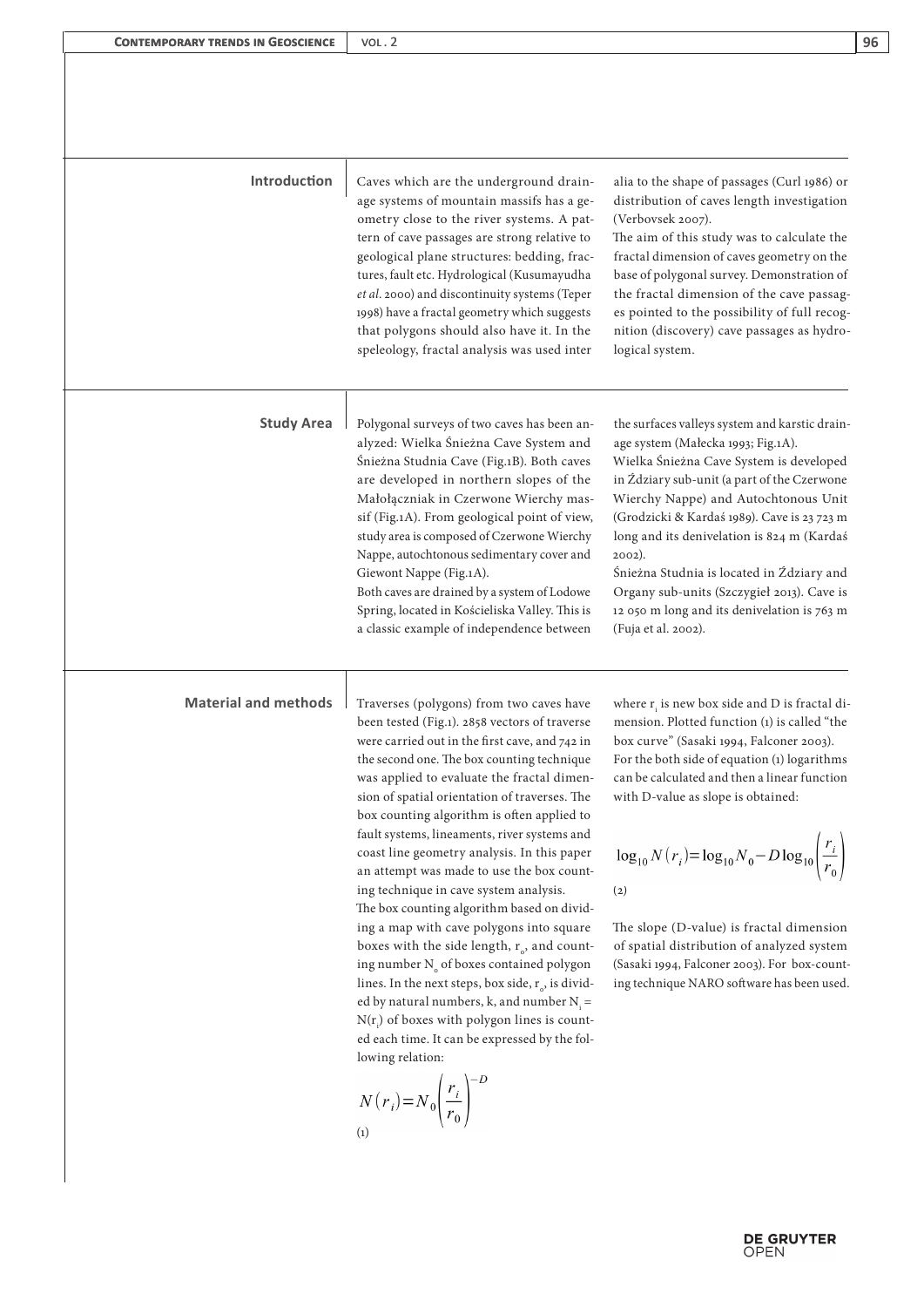

Fig.1. A – study area in relation to the main tectonic units of the Tatra Mts (after Bac-Moszaszwili et al., 1979); B – surface geological structures of study area (Piotrowska et al., 2008; modify) on the background of DEM;

**Results**

Three sets of data has been analyzed by box counting technique: Wielka Śnieżna cave system, Śnieżna Studnia cave and the both caves merged together. The square grid was laid on vertical projection of caves survey. The number of squares ("boxes") contained the polygonal vectors has been counted as N0. Then the sides ri of the squares were gradually reduced (in the following steps  $r_{1} = r_{0}/k$ ,  $r_{2} = r_{1}/k_{2}, \ldots$ , for  $k = 2$ ). At each step the total number of squares Pi, squares containing vectors, Ni, and "empty" squares,  $P_i$  -  $N_i$ , were counted. When all boxes were counted, the logarithms values  $log(r_o/r)$  and  $log(N_i)$ were also estimated:. Results were shown in Tab. 1 and as "box curve" in Fig. 2. Data from Tab.1 were used to estimate fractal dimension and its statistical assessment. Linear regression were applied to calculate D together with its standard deviation (ΔD) and box function fitting were assessed by determination coefficient R2 and standard error of estimation SEE (Tab.2).

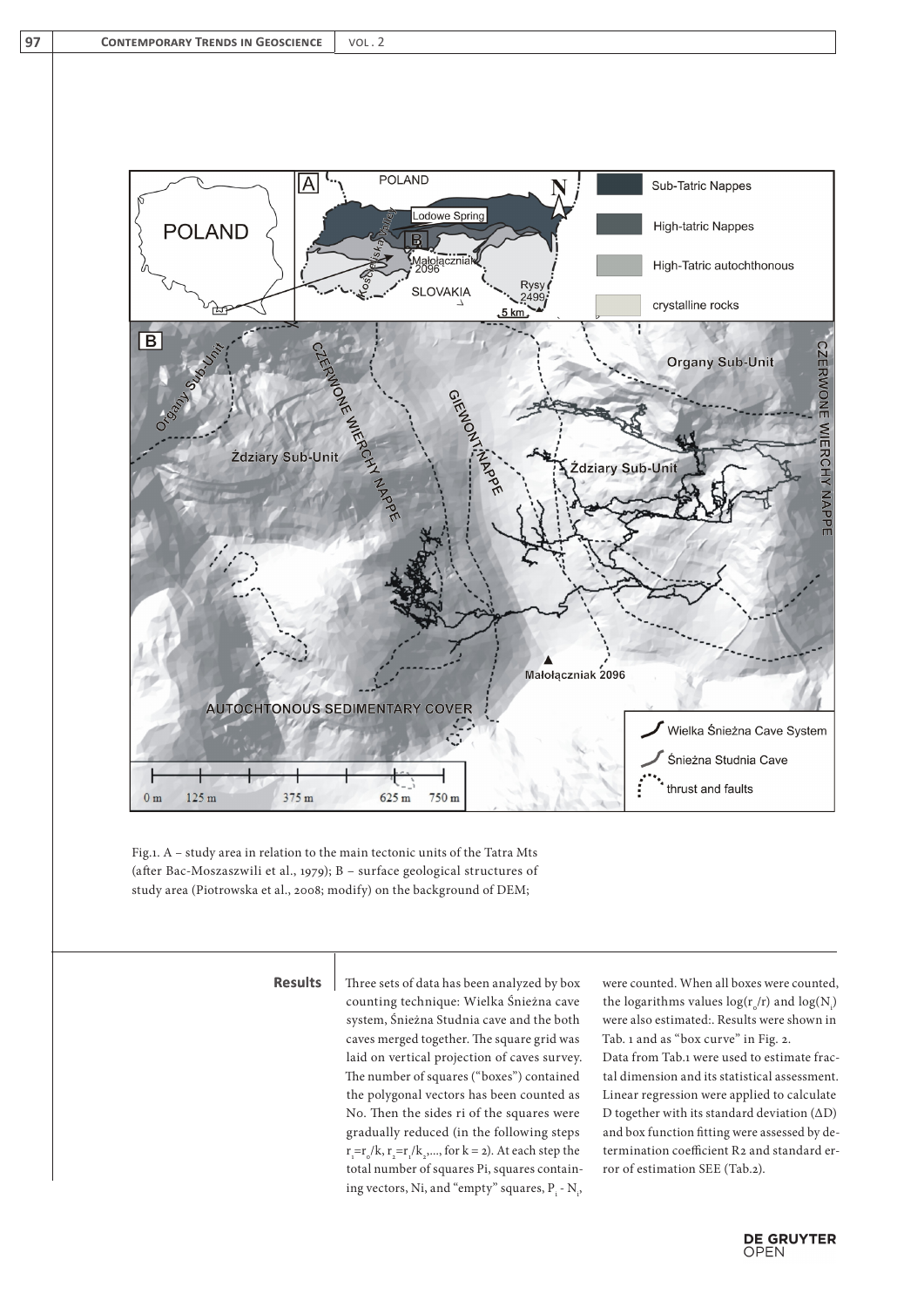| <b>CONTEMPORARY TRENDS IN GEOSCIENCE</b> | VOL.2                                                                                                                      | JACEK SZCZYGIEŁ, MACIEJ J. MENDECKI | 98 |
|------------------------------------------|----------------------------------------------------------------------------------------------------------------------------|-------------------------------------|----|
|                                          | Preliminary results of fractal analysis of the poligonal survey from cave: case study of<br>Małołaczniak area (Tatra Mts.) |                                     |    |

| $r_1/r_0$      | $log(r_1/r_0)$ | Wielka Śnieżna |          | Śnieżna Studnia |          | both caves |          |
|----------------|----------------|----------------|----------|-----------------|----------|------------|----------|
|                |                | $N_i$          | log(N)   | $N_i$           | log(N)   | $N_i$      | log(N)   |
| $\mathbf{1}$   | $\mathbf 0$    | 37876          | 4,578364 | 22927           | 4,360347 | 43988      | 4,643334 |
| $\overline{2}$ | 0,301029996    | 21872          | 4,339888 | 13128           | 4,118199 | 25278      | 4,402743 |
| 4              | 0,602059991    | 11134          | 4,046651 | 6861            | 3,836387 | 12789      | 4,106837 |
| 8              | 0,903089987    | 5265           | 3,721398 | 3383            | 3,529302 | 6028       | 3,780173 |
| 16             | 1,204119983    | 2342           | 3,369587 | 1580            | 3,198657 | 2672       | 3,426836 |
| 32             | 1,505149978    | 984            | 2,992995 | 716             | 2,854913 | 1114       | 3,046885 |
| 64             | 1,806179974    | 414            | 2,617    | 302             | 2,480007 | 457        | 2,659916 |
| 128            | 2,10720997     | 165            | 2,217484 | 118             | 2,071882 | 176        | 2,245513 |
| 256            | 2,408239965    | 62             | 1,792392 | 47              | 1,672098 | 69         | 1,838849 |
| 512            | 2,709269961    | 24             | 1,380211 | 19              | 1,278754 | 25         | 1,39794  |

## Tab.1. Results of the box counting for each data set and different box side length.

Tab.2. Results of linear regression presented for each data set: fractal dimension (D), fractal dimension standard deviation (ΔD), determination coefficient R2 and standard error of estimation (SEE)

|                     | Wielka Śnieżna | Śnieżna Studnia | both caves |
|---------------------|----------------|-----------------|------------|
| D                   | 1,196          | 1,151           | 1,212      |
| $\Delta \mathsf{D}$ | 0,031          | 0,031           | 0,032      |
| R <sup>2</sup>      | 0,994          | 0,994           | 0,994      |
| <b>SEE</b>          | 0,085          | 0,085           | 0,088      |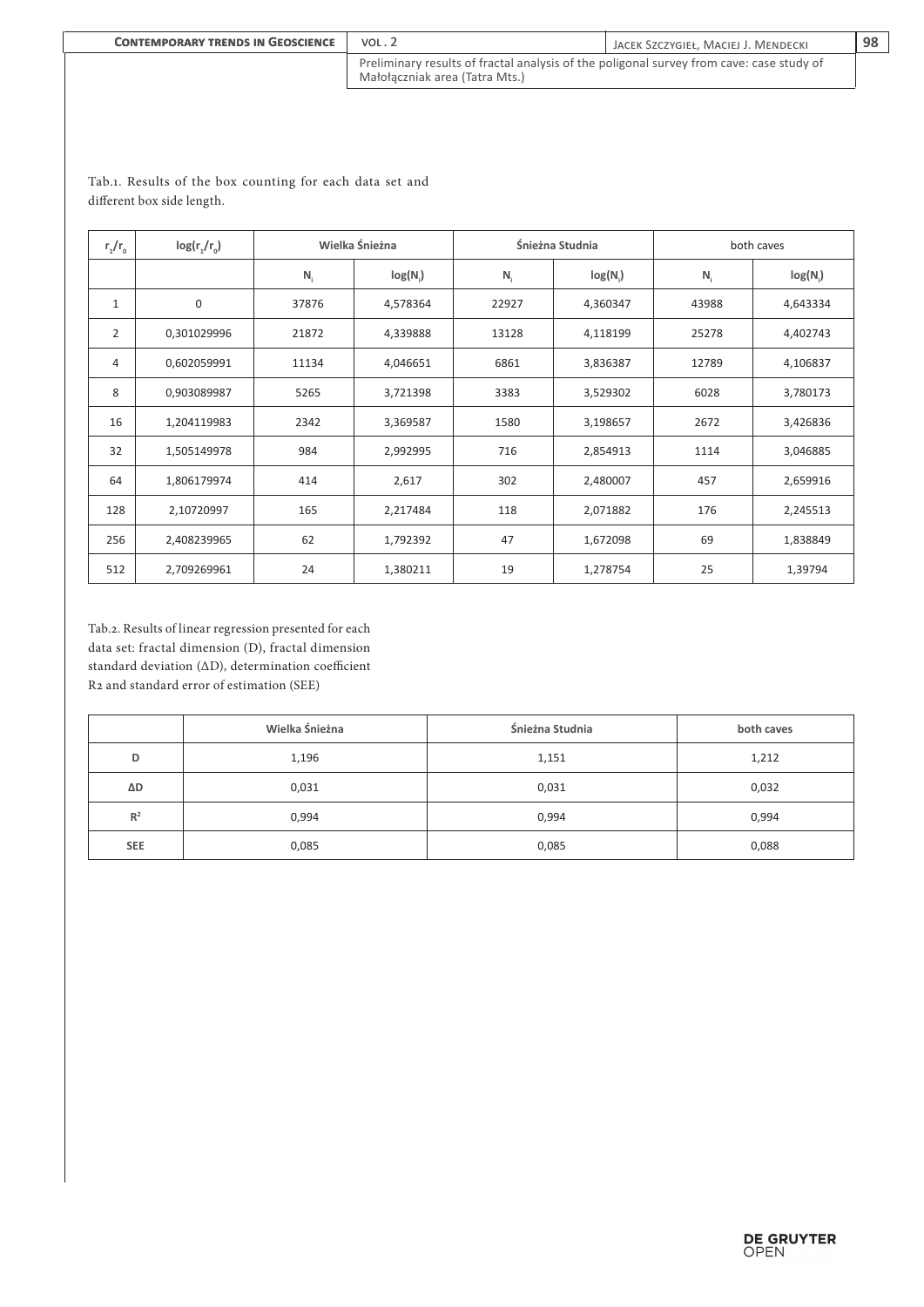## **Discussion and Conclusion**

Linear regression results showed a very good approximation of data sets by linear function. The determination coefficient was very close to one what suggested that data point were almost ideal straight line. Also the standard error of estimation with value about 0,08 was satisfying.

It can be concluded that the Wielka Śnieżna,and Śnieżna Studnia caves separately as well as both caves merged together have fractal geometry. It may confirm the validity of the thesis that these caves are close to the full recognition of passages forming by a hydrological system and they could have close relation with faults and fractures systems in rock mass. Fractal dimension equals to 1 represents line structure, however fractal dimension equals to 2 represents plane (square). Obtained values for both caves are more than 1 but much less than 2. These characterize study area as cave passages which tend to "occupy" the entire plane The usual explanation of fractal dimension D higher than 1 indicates that caves with such dimension fill more space than those with ideal dimension of 1.00 (for example a straight line), and the geological constraints limit the dimension to be lower than 2 (Kortas 2003, Verbovsek 2007). It may also suggest that systems can be developing into more complicated passages in the future.

The fact, that both caves merged together also have showed fractal geometry indicates that they are belonging to the same hydrological

system. To confirm this hypothesis ultimately a similar analysis should be carried out for the surface hydrological, faults and lineaments systems of the area under study. It was noticed that D-value of merged caves is slightly larger than individual cave. It can be explained by "occupying" more space in rock mass.

Caves with small fractal dimension have larger river flows. The hardness of mineral composition and grain size have influence the fractal dimension as well. If rock is harder, the fractal dimension is greater (Kusumayudha *et al.* 2000). Therefore, relative low values of D-value suggest that in the both caves strong river flows occur and surrounding rocks are not hard. This thesis confirms that Czerwone Wierchy Nappe is composed of limestones and dolomite in general. This type of rock are not hard and are easy to erode.

The lowest values can be found in the tectonic units of Tatra Mts rocks, which are comprised mostly of low-porosity and especially of low-permeability rocks. Some foreign study confirm this conclusions. The highest fractal dimensions (D=1.10) appear in the unit of External Dinarides. This unit is represented mostly by carbonates of Dinaric carbonate platform, which are intensely fractured and karstified. Similar explanation is valid for the unit of Southern Alps (D=1.00), also consisting of karstified and fractured carbonates (Verbovsek 2007).



Fig.2. Logarithmic plots of box function: A) Wielka Śnieżna Cave, B) Śnieżna Studnia Cave, C) Both caves merge together